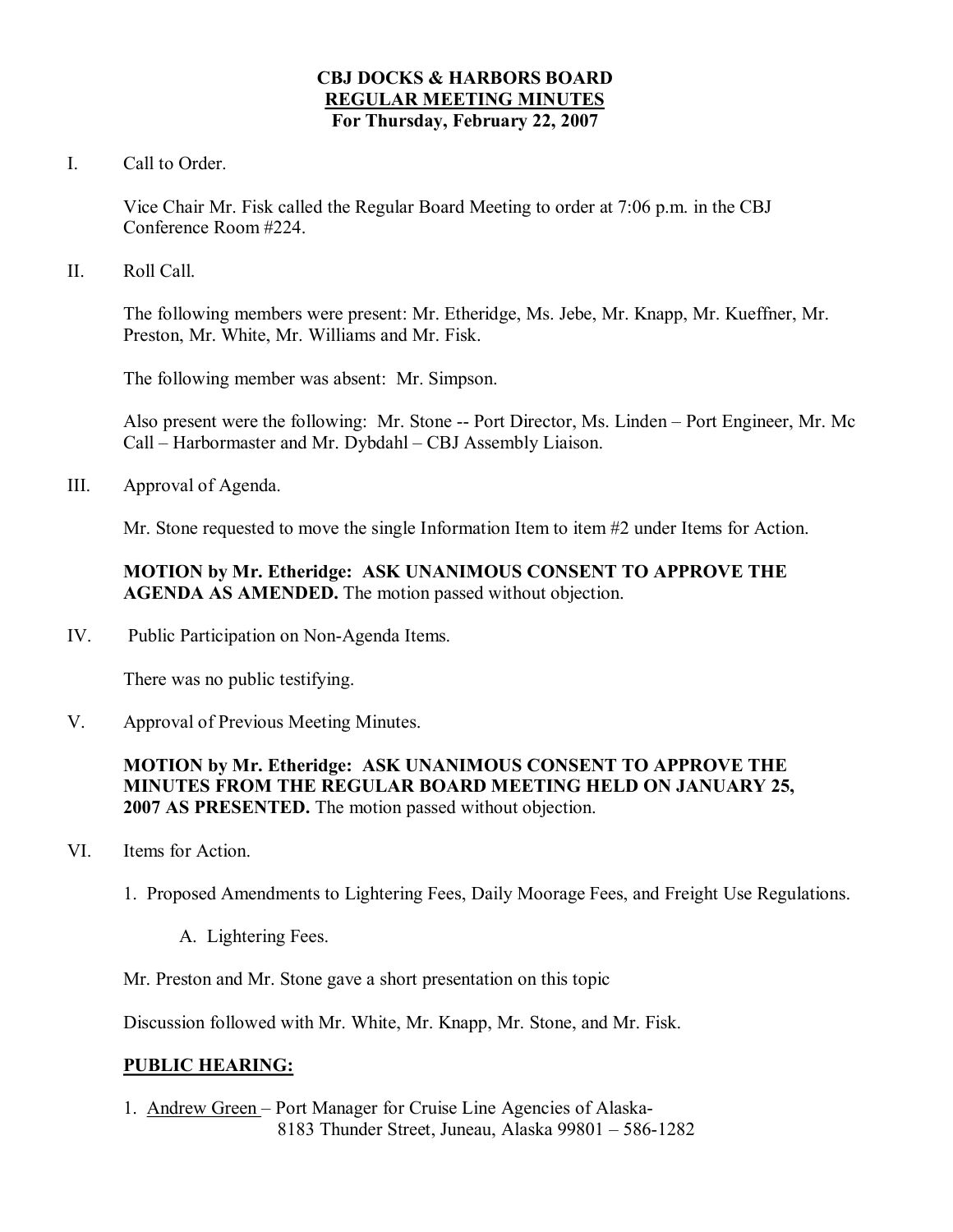February 22, 2007 Page 2

VI. Items for Action (cont'd).

## **PUBLIC HEARING** (cont'd).

Mr. Green said that according to the 2007 Cruise Ship Schedule there is not an overflow of vessels scheduled at this time.

Mr. Preston added further discussion.

2. Don Habeger – Royal Caribbean Cruise Line Employee 9300 View Drive, Juneau, Alaska 99801

Mr. Habeger said that that he understood that this revenue source was to help defray the upland impact of Cruise Ship passengers to Juneau.

Discussion followed with Mr. Kueffner.

3. Kirby Day – Manager Princess Tours 1302 Tern Court, Juneau, Alaska 99801

Mr. Day said that he would like to keep the lightering fee at \$600.00 per event as usual and then deal with the ships that come in early and lighter until their berth opens with a reduced net ton fee. He did not feel that it was fair to raise the lightering fee to \$1,000.00 each event for all ships to make up the loss of a few ships in question.

He added that the half of the 5  $\frac{1}{2}$  cents per net ton was reasonable for those ships lightering less than 3 hours.

Discussion followed with Mr. Knapp and Mr. Stone.

**MOTION by Mr. Preston: MOVE TO CHANGE THE LIGHTERING FEE FROM THE CURRENT \$600.00 PER EVENT TO \$1,000.00 PER EVENT AND TO ELIMINATE THE NET TONNAGE FEE FOR LIGHTERING UNDER 3 HOURS.** Mr. Knapp seconded the motion.

Discussion followed with Mr. Fisk, and Mr. Preston.

**MOTION by Mr. Etheridge: MOVE TO AMMEND THE MOTION AND TO KEEP THE \$600.00 LIGHTERING FEE PER EVENT AND TO RECOMMEND TO CHARGE ONLY ONE HALF OF THE CURRENT \$.055 NET TON FEE WHICH WOULD BE \$0.275 PER NET REGISTERED TON FOR LIGHTERING FOR LESS THAN 3 HOURS.** Mr. Kueffner seconded the motion.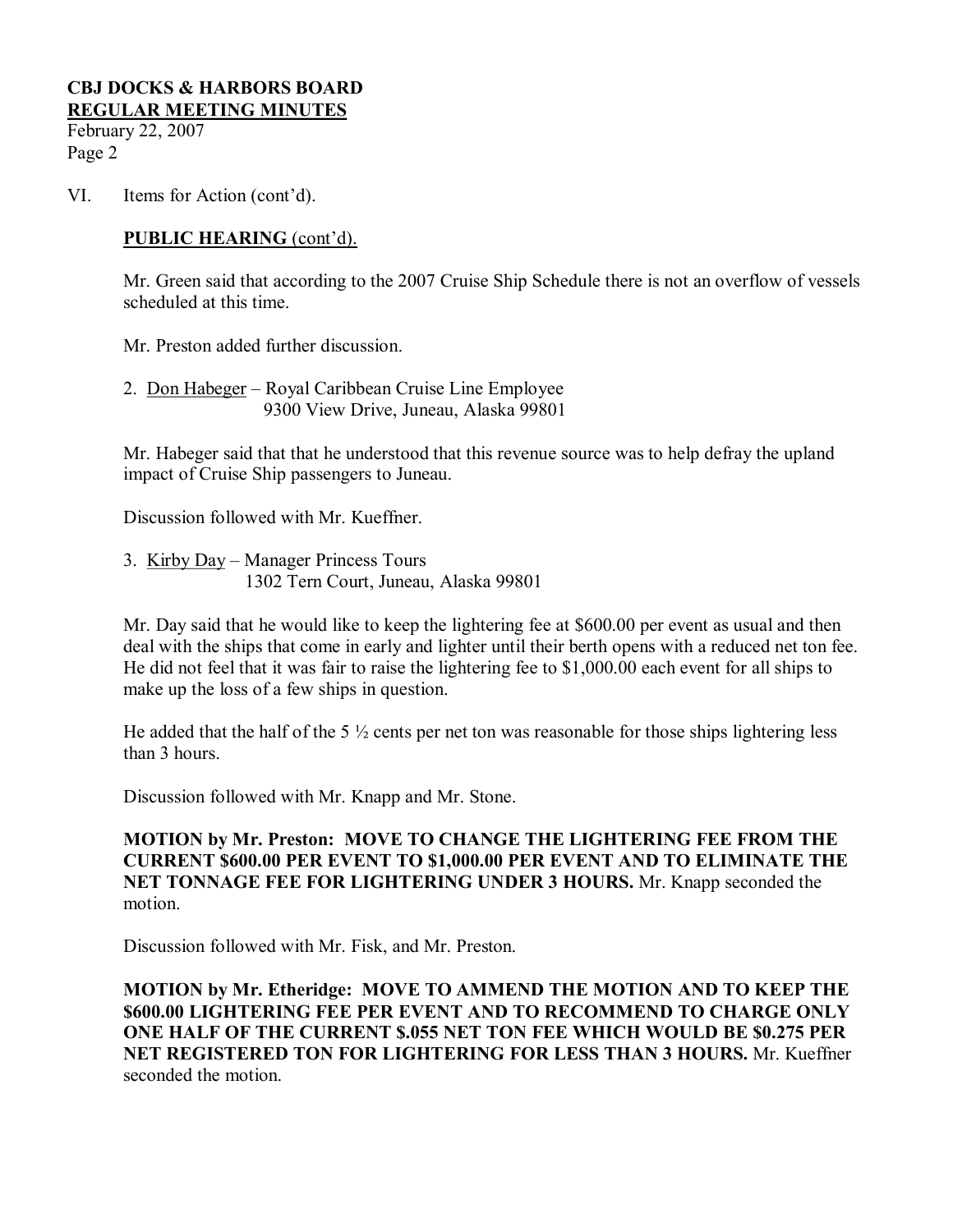February 22, 2007 Page 3

VI. Items for Action (cont'd).

Mr. Preston added a friendly amendment to Mr. Etheridge's motion: **TO OMIT THE ACTUAL AMOUNT FOR THE NET TON FEE IN THE REGULATIONS – TO LIST THE WORDS ONEHALF INSTEAD OF THE ACTUAL FIGURE AMOUNT FOR THE NET TON FEE.** The friendly amendment was accepted by Mr. Etheridge.

Discussion followed with Mr. Kueffner, Ms. Jebe, and Mr. Fisk.

Mr. Etheridge's amended motion passed without objection.

**The original motion was changed to the following: MOVE TO CHANGE THE REGULATIONS TO READ TO HOLD THE LIGHTERING FEE AT \$600.00 PER EVENT AND TO CHARGE A NET TON FEE OF ONEHALF THE CURRENT NET TON FEE FOR VESSELS LIGHTERING 3 HOURS OR LESS AND TO FORWARD TO THE CITY ATTORNEY FOR PRESENTATION TO THE ASSEMBLY.** The motion passed without objection.

B. Daily Fees.

Mr. Stone gave a short presentation on this topic.

Mr. Preston added further discussion on this topic.

**MOTION by Mr. Preston: ASK UNANIMOUS CONSENTTO ADOPT THE AMENDMENT TO REGULATIONS FOR DAILY MOORAGE FEES PORTION AS RECOMMENDED BY THE FINANCE COMMITTEE AND TO FORWARD TO THE CITY ATTORNEY FOR PRESENTATION TO THE ASSEMBLY.** The motion passed without objection.

C. Freight Staging Regulation.

Mr. Stone gave a short presentation on this topic.

Discussion followed with Mr. McCall.

**MOTION by Mr. Preston: ASK UNANIMOUS CONSENT TO ADOPT THE NEW REGULATION FOR FREIGHT STAGING AS PRESENTED BY THE FINANCE COMMITTEE.** The motion passed without objection.

Mr. Preston added further discussion.

D. Freight Use of Launch Ramp Facilities.

Mr. Preston gave a short presentation on this topic.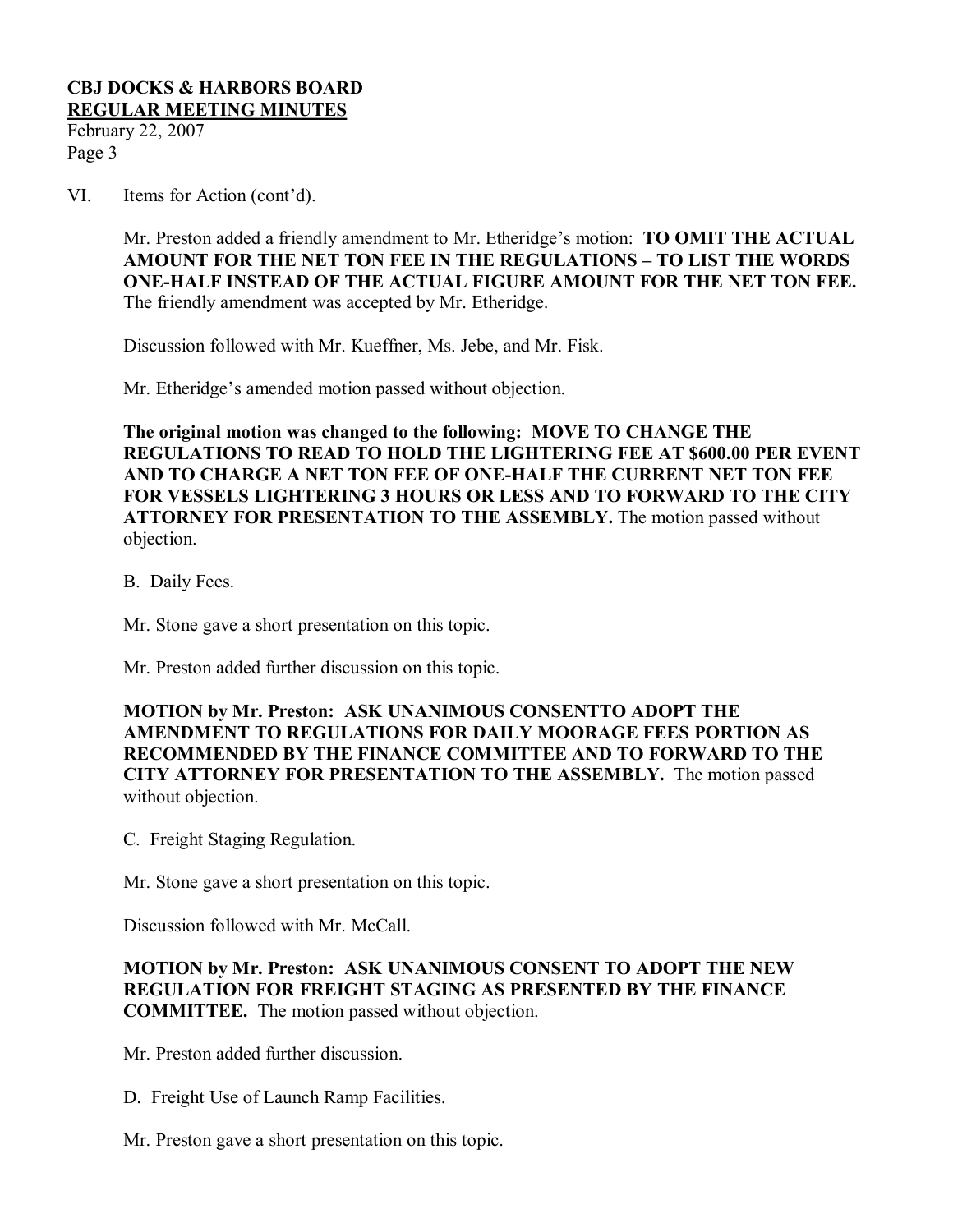February 22, 2007 Page 4

VI. Items for Action (cont'd).

**MOTION by Mr. Preston: ASK UNANIMOUS CONSENT TO ADOPT AS A REGULATION THE CURRENT POLICY FOR FREIGHT USE OF LAUNCH RAMP FACILITIES.** The motion passed without objection.

- VII. Items for Information/Discussion.
	- 1. Downtown Marine Support Services Study.

Mr. Shaun Mc Farlane, Project Manager of Tryck Nyman Hayes, Inc. (TNH) gave a short presentation on this topic and handed out additional paperwork to the Board Members.

Discussion followed with Mr. Preston, Ms. Linden, and Mr. Fisk.

VI. Items for Action (cont'd).

2. Auke Bay Commercial Loading Facility – Contract Amendment for Additional Permit Related Work.

Ms. Linden gave a short presentation on this topic.

**MOTION by Mr. Etheridge: ASK UNANIMOUS CONSENT TO AMEND THE CONTRACT TO PN&D FOR \$13,000 FOR ADDITIONAL PERMIT RELATED WORK AS PRESENTED BY THE CIP/PLANNING COMMITTEE.** The motion passed without objection.

3. Cruise Ship Dock Improvements Funding Recommendation for the Assembly.

Mr. Preston and Mr. Stone gave a short presentation on this topic. Mr. Stone included in the packet a draft memo to the assembly and Mr. Swope concerning Financing for the CBJ Dock Improvements.

Discussion followed with Mr. White, Mr. Fisk, Mr. Stone, Mr. Dybdahl, and Mr. Knapp.

**MOTION by Mr. Preston: RECOMMEND THAT THE BOARD ADOPT FUNDING RECOMMENDATIONS FOR THE ASSEMBLY CONCERNING CRUISE SHIP DOCK IMPROVEMENTS AS PRESENTED BY THE FINANCE COMMITTEE.** Mr. Knapp seconded the motion.

Discussion followed with Mr. Kueffner, Mr. Knapp, Mr. Preston, and Mr. Fisk.

The motion passed with 6 yes votes and 2 no votes.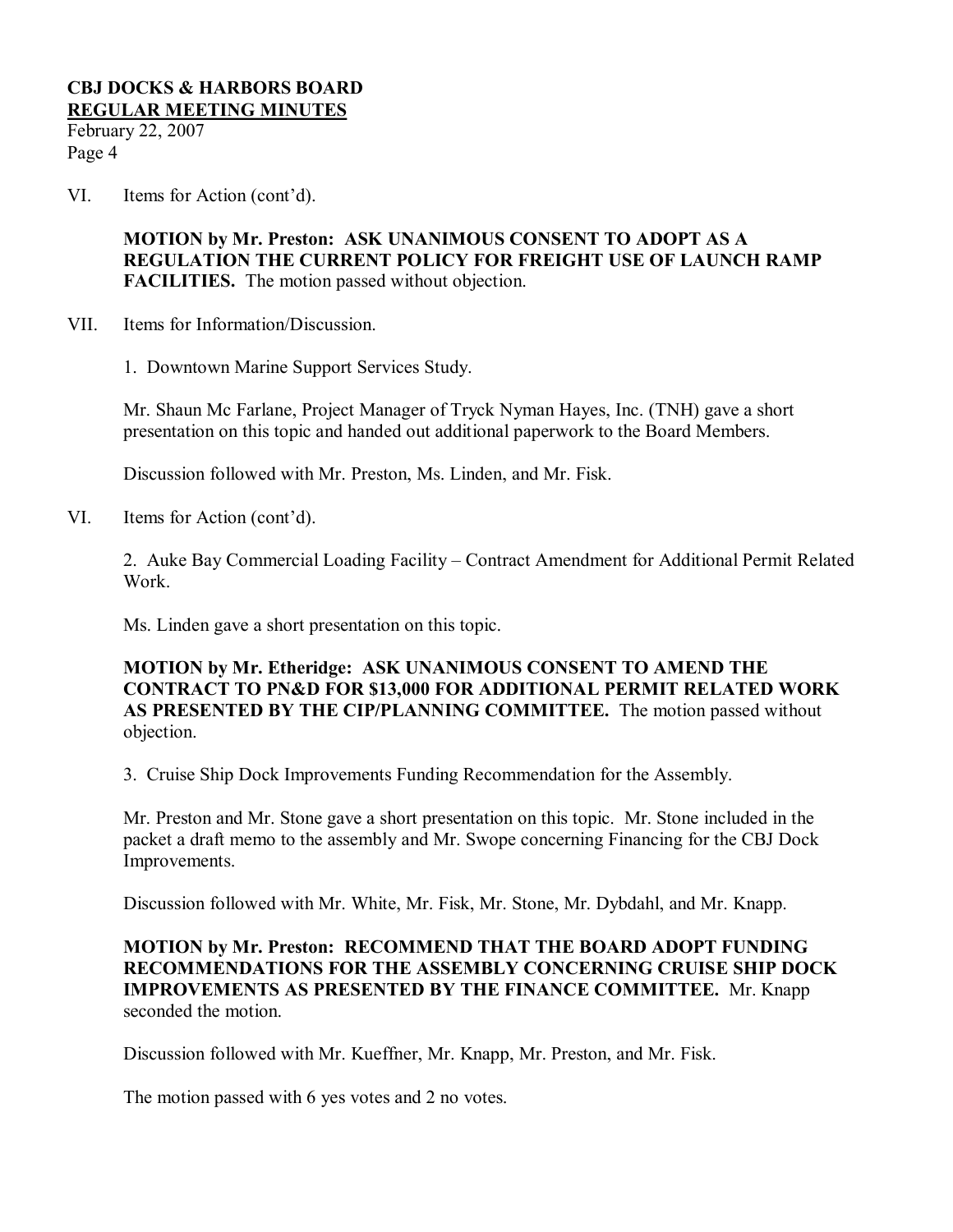February 22, 2007 Page 5

- VI. Items for Action (cont'd).
	- 4. Wayside Park Funding Request.

Mr. Preston gave a short presentation on this topic and Mr. Stone added additional information.

Discussion followed with Mr. Preston, Mr. White, Mr. Etheridge, Ms. Jebe, Mr. Fisk, Mr. Dybdahl, Mr. Knapp, and Mr. Stone.

**MOTION by Mr. Preston: TO APPROVE A FUNDING REQUEST OF \$26,800 FROM CBJ PARKS AND RECREATION DEPARTMENT FOR THE OPERATION OF WAYSIDE PARK AS RECOMMENDED BY THE FINANCE COMMITTEE AND TO REQUEST THATTHE ASSEMBLY TO TRANSFER OWNERSHIP OF WAYSIDE PARK ALONG WITH THE COMPLETE RESPONSIBILITY OF THE MAINTENANCE TO THE PARKS AND RECREATION DEPARTMENT FORTHWITH.** Mr. Knapp seconded the motion.

### **Public Comment:**

1. Kirby Day – Manager Princess Tours 1302 Tern Court, Juneau, Alaska 99801

Mr. Day said that he has a hard time allowing the Docks and Harbors Department to use the Port Maintenance Fees to operate this Wayside Park facility. This operation should come from the City Budget and/or passenger fees and not from the Docks or Harbors Budgets.

Discussion followed with Mr. Etheridge, and Mr. Dybdahl.

**MOTION by Mr. Etheridge: TO AMMEND THE MOTION TO REMOVE THE FUNDING REQUEST OF \$26,800 FOR OPERATION, AND TO TRANSFER OWNERSHIP OF WAYSIDE PARK ALONG WITH THE COMPLETE RESPONSIBILITY FOR OPERATION AND MAINTENANCE TO THE PARKS AND RECREATION DEPARTMENT AND TO HAVE THE REQUIRED FUNDS TO OPERATE AND MAINTAIN WAYSIDE PARK INCLUDED IN THE CURRENT PARKS AND RECREATION BUDGET.** Ms. Jebe seconded the motion.

The amended motion to remove the funding passed with 8 yes votes.

The original motion without funding and the transfer of ownership to Parks and Recreation Department passed with 8 yes votes.

5. Award of Janitorial Services Contract.

Ms. Linden gave a short presentation on this topic.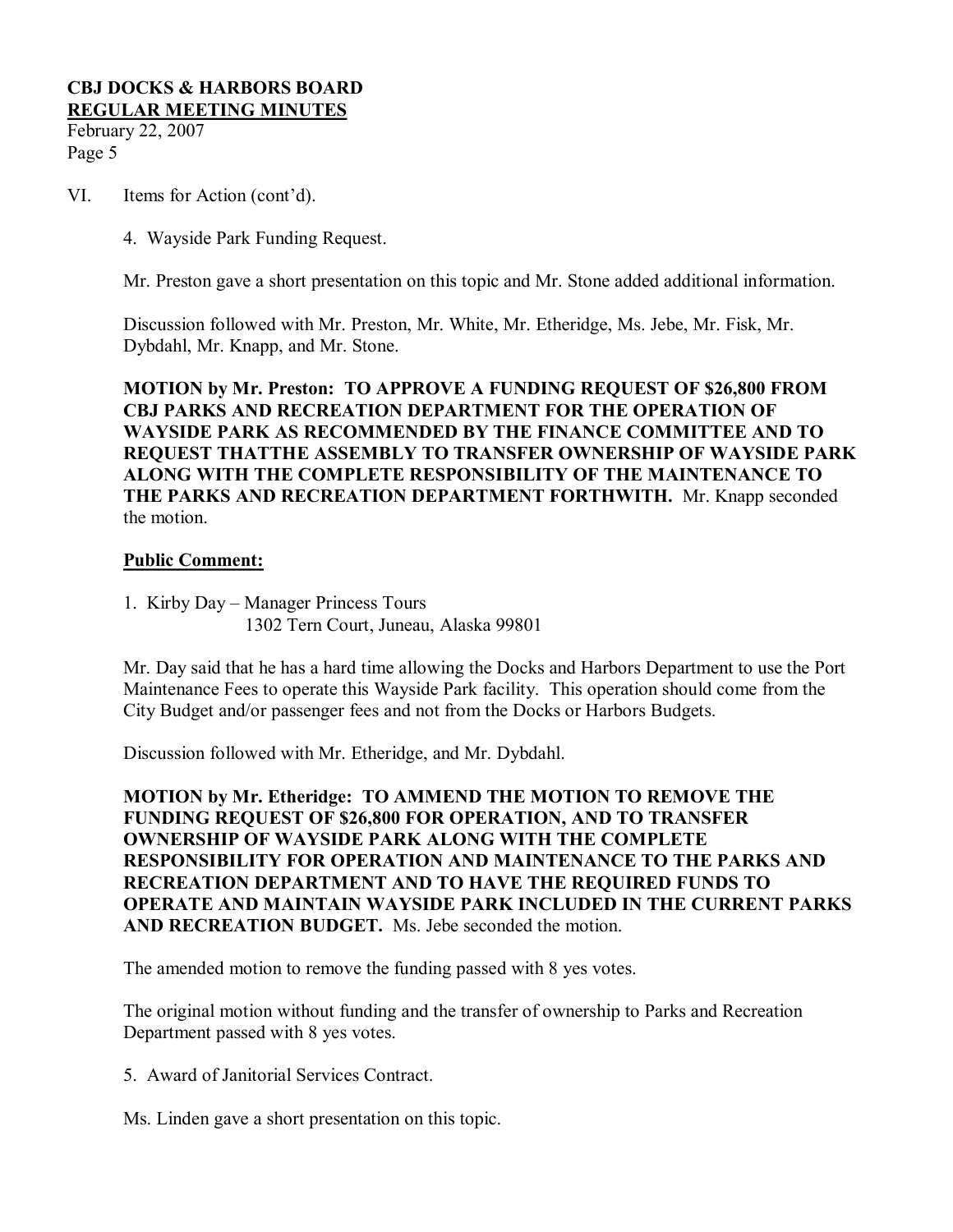February 22, 2007 Page 6

VI. Items for Action (cont'd).

Discussion followed with Mr. McCall, and Mr. Etheridge.

### **MOTION by Ms. Jebe: ASK UNANIMOUS CONSENT TO AWARD A CONTRACT OF \$18,720 FOR JANITORIAL SERVICES AS RECOMMENDED BY THE HARBORMASTER.** Mr. Kueffner seconded the motion.

Discussion followed with Mr. McCall, Mr. Stone, Ms. Linden, Mr. Kueffner, Mr. Preston, and Mr. Knapp.

The motion passed without objection.

VIII. Committee and Board Members Reports.

1. Operations Committee Meeting – February 13, 2007

Mr. Etheridge said that they had a public comment session on wake and speed limits and most of the comments were negative.

He added that they also discussed Freight Use Regulations.

2. Finance Committee Meeting – February 15, 2007.

Mr. Preston said that most everything that they discussed at his meeting has already been discussed tonight but they did discuss the Commercial Loading Fee Regulations.

3. CIP/Planning Committee Meeting – February 20, 2007.

Mr. Fisk said that everything that had been discussed at the meeting has already been discussed at tonight's meeting so he had nothing further to add.

IX. Port Engineer's Report.

Ms. Linden said that she had nothing further to add. She directed the Board Members to call her if they had any questions concerning her Status Report of Projects included in tonight's Packet.

Mr. Preston added further discussion.

X. Port Director's Report.

Mr. Stone said that there has been movement on the Douglas Breakwater Project and that the Corps of Engineers is finally moving on the project.